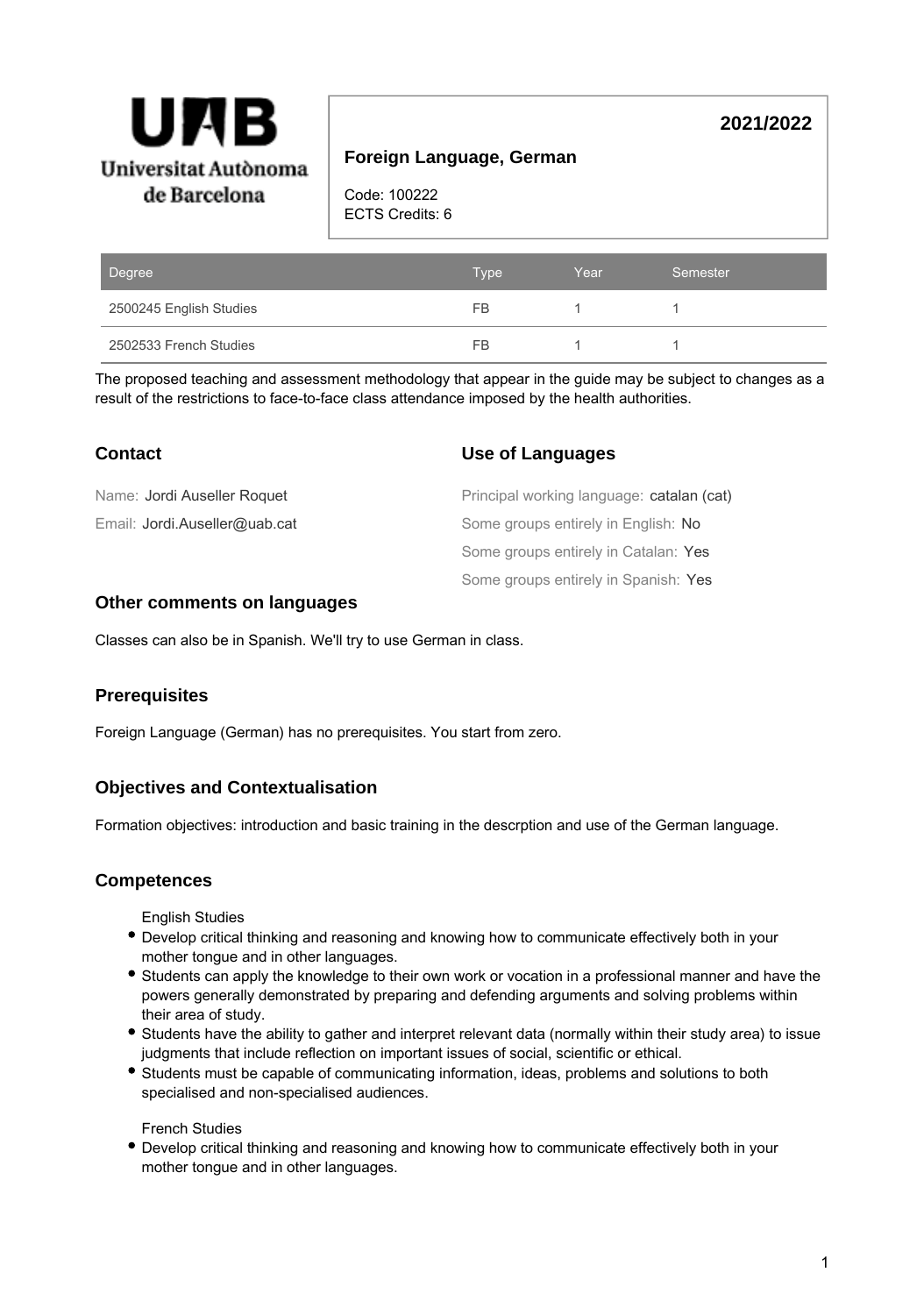- Students can apply the knowledge to their own work or vocation in a professional manner and have the powers generally demonstrated by preparing and defending arguments and solving problems within their area of study.
- Students have the ability to gather and interpret relevant data (normally within their study area) to issue judgments that include reflection on important issues of social, scientific or ethical.
- Students must be capable of communicating information, ideas, problems and solutions to both specialised and non-specialised audiences.

## **Learning Outcomes**

- 1. Ability to maintain an appropriate conversation.
- 2. Carrying out oral presentations using an appropriate academic vocabulary and style.
- 3. Communicating in the studied language in oral and written form, properly using vocabulary and grammar.
- 4. Identifying the main and secondary ideas and expressing them with linguistic correctness.
- 5. Interpreting the meaning of unknown words thanks to its context.
- 6. Making predictions and inferences about the content of a text.
- 7. Producing a written text that is grammatically and lexically correct.
- 8. Producing an oral text that is grammatically and lexically correct.

### **Content**

Learning the German language from level zero, with the possibility of continuity for up to four semesters. The learning focuses on the exercise of the four basic skills: oral communication, written communication, listening comprehension and reading comprehension. At the same time, it is intended to give a real and real knowledge of the decisive role of the German language within the European Union, as well as to highlight its role as a vehicle for the expression of culture in key periods of the evolution of Western culture.

**SYLLABUS** 

Grammar:

- The regular conjugation of verbs; the direct question; the main sentences and their conjugations
- The noun and the article with the nominative; the adjective; the negation "kein"
- Possessive; the verb "sein"; verbs with change of vowel and separable verbs; verbal position
- The accusative; the verb "haben"; "es gibt"/; the verb "möchten"
- Personal pronouns in accusative; the question in accusative; the impersonal "man"
- Modal verbs: "wollen"; "können"; "müssen"; "dürfen"; "sollen"; negation with "nicht"
- The "Präteritum" or imperfect of "haben" and "sein"
- Temporal expressions: "am", "um", "von ... bis"
- Preposition "für" + accusative
- Situations and Themes:
- Introduce yourself; ask for others
- Personal biography
- Everyday life: work, food, studies, friends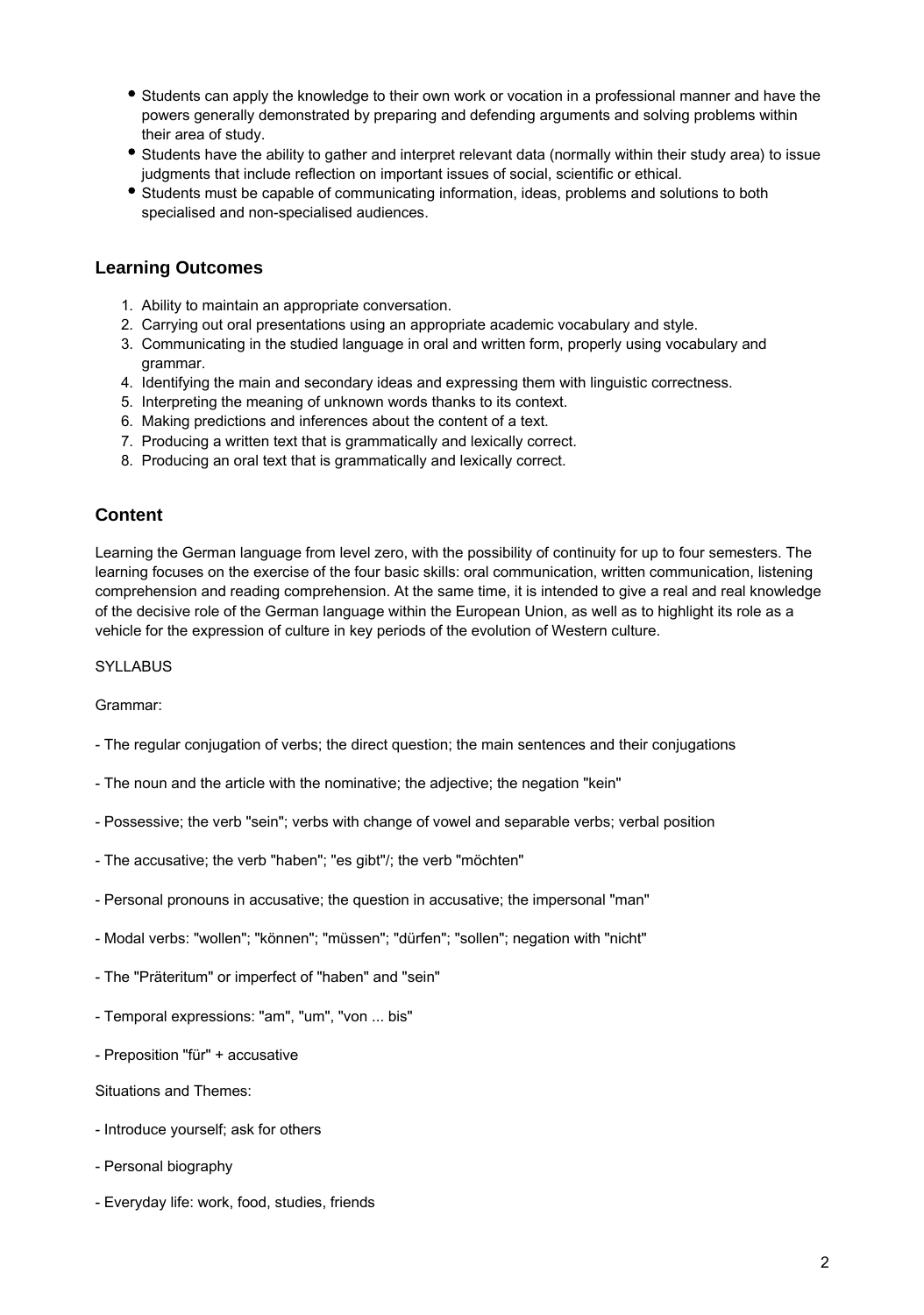- Free time: vacations, outings, hobbies
- Go shopping
- Narration of recent events in the past

### **Methodology**

The student acquires the theoretical knowledge of basic German grammar and reinforces this knowledge with practical exercises in class and at home in a progression tutored by the teachers:

Oral communication is practical, based on theoretical grammar, through simple communication situations that progressively acquire a greater degree of difficulty.

Listening comprehension is practiced in class through the reading of texts appropriate to the level by the teacher and recordings and videos.

As for the exercise of reading comprehension, reading strategies are worked on in class on texts written at the corresponding level.

The exercise of written communication is done through essays, written dialogues, etc. that the pupil will have to elaborate regularly at home, by indication of the teacher, and that this one will correct.

Annotation: Within the schedule set by the centre or degree programme, 15 minutes of one class will be reserved for students to evaluate their lecturers and their courses or modules through questionnaires.

| Activities |  |
|------------|--|
|            |  |

| <b>Title</b>                                                                                                                                              | <b>Hours</b> | <b>ECTS</b> | Learning<br><b>Outcomes</b> |
|-----------------------------------------------------------------------------------------------------------------------------------------------------------|--------------|-------------|-----------------------------|
| <b>Type: Directed</b>                                                                                                                                     |              |             |                             |
| Classes with active participation.                                                                                                                        | 40           | 1.6         |                             |
| Evaluation of partial and final examinations.                                                                                                             | 15           | 0.6         |                             |
| Type: Supervised                                                                                                                                          |              |             |                             |
| Oral practice, simulated situations.                                                                                                                      | 25           | 1           |                             |
| Type: Autonomous                                                                                                                                          |              |             |                             |
| Writing of basic level texts, grammar exercises, consultation of manuals, vocabulary<br>notebook, online vocabulary exercises, questionnaires from films. | 40           | 1.6         |                             |

### **Assessment**

I.) Continuous evaluation (= 50% of final grade)

a) The continuous evaluation consists of the following parts: vocabulary, partial examinations, essays and active participation.

b) There will be two partial exams, after lessons 2 and 4, which consist of the following parts: oral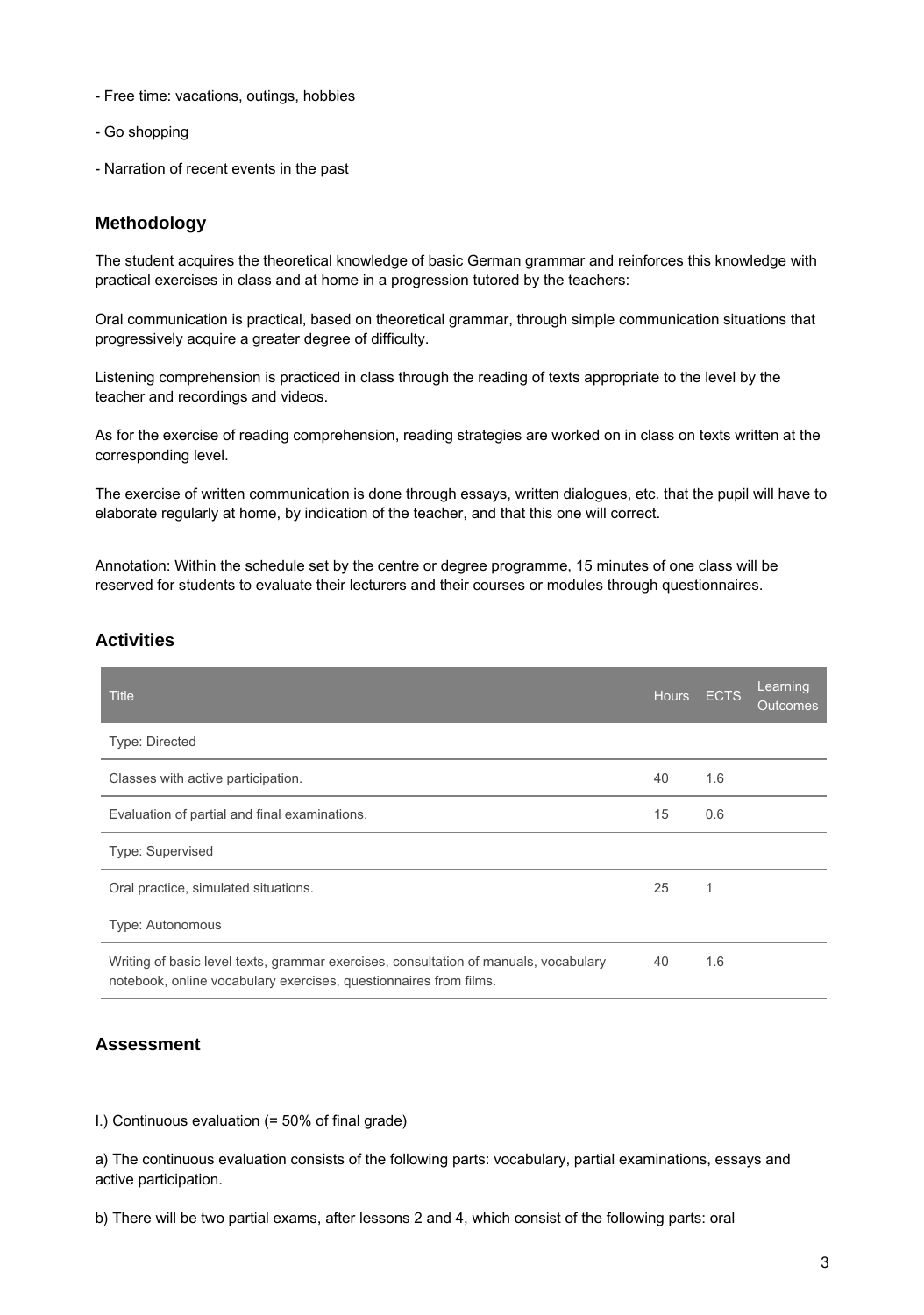comprehension, written comprehension, grammar and vocabulary. Both oral exams must be passed with a minimum score of 5 out of 10.

c) You must have a vocabulary notebook following the teacher's instructions which must be handed in at the end of each lesson, with a minimum of 70%. The results will be evaluated with a grade from 7 to 10.

d) At the end of the lesson, it is compulsory to have completed the corresponding Quizlet exercises, with a minimum of 70%. The results will be evaluated with a score from 7 to 10.

e) There will be three essays, two at home and one in class.

f) The grade of the continuous evaluation consists of the following parts: 1st partial exam - 20%, 2nd exam -30%, essays - 20% (5+5+10), vocabulary - 20% (Quizlet and vocabulary notebook), active participation - 10%.

II.) Final exam (= 50% of final grade)

1) All German language skills will be assessed: grammar, oral and written comprehension, oral and written expression.

2) In order to pass the final exam, each part of the final exam must be passed separately.

3) You must pass the final exam with a minimum score of 5 out of 10.

4) The subject is passed with a score of 5 out of 10 to the final grade, composed by the sum of the grades of the final exam and the continuous assessment.

5) Recovery is only for students who have passed at least 60% of the tasks and have obtained a minimum score of 3.5 out of 10 in the final exam and the continuous assessment.

6) The recovery thus consists of the suspended parts up to amaximum of 40% of the tasksof the continuous evaluationand the final exam.

7) Students will obtain a Not assessed/Not submitted course grade unless they have submitted all the assessment items.

In the event that tests or exams cannot be taken onsite, they will be adapted to an online format made available through the UAB's virtual tools (original weighting will be maintained). Homework, activities and class participation will be carried out through forums, wikis and/or discussion on Teams, etc. Lecturers will ensure that students are able to access these virtual tools, or will offer them feasible alternatives.

#### Score review process

On carrying out each assessment activity, lecturers will inform students (on Moodle) of the procedures to be followed for reviewing all grades awarded, and the date on which such a review will take place.

#### PLAGIARISM

In the event of a student committing any irregularity that may lead to a significant variation in the grade awarded to an assessment activity, the student will be given a zero for this activity, regardless of any disciplinary process that may take place. In the event of several irregularities in assessment activities of the same subject, the student will be given a zero as the final grade for this subject.

### **Assessment Activities**

| <b>Title</b>                           |     |    | Learning<br>Weighting Hours ECTS Outcomes |
|----------------------------------------|-----|----|-------------------------------------------|
| Final examination of different skills. | 50% | -3 | $0.12$ 7, 8, 3, 6, 2,<br>4.5.1            |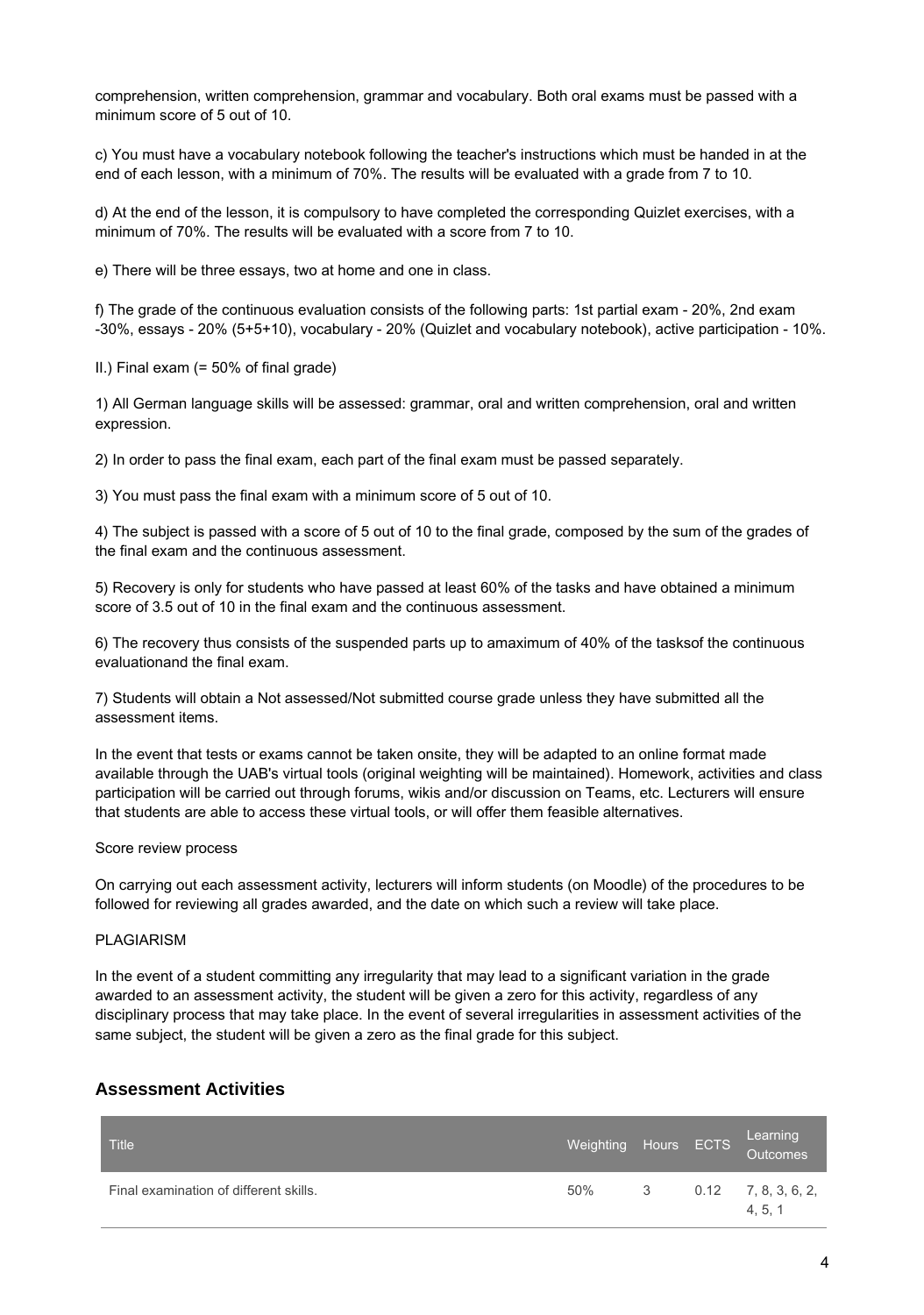| Partial exams.                                                                          | 20% | 3  |     | $0.12$ 7, 3, 6, 5      |
|-----------------------------------------------------------------------------------------|-----|----|-----|------------------------|
| Student's Folder, Vocabulary Notebook, Vocabulary Test, Online<br>Vocabulary Exercises. | 20% | 19 |     | $0.76$ $8, 3, 6, 4, 5$ |
| Texts written at home.                                                                  | 10% | 5  | 0.2 | 7.3.6.5                |

## **Bibliography**

Class book:

Dengler, Stefanie et al., Netzwerk neu A1.1: Deutsch als Fremdsprache. Kurs- und Übungsbuch mit Audios und Videos, Klett, Stuttgart, 2019 (ISBN 978-3-12-607154-3).

Dictionaries:

Wörterbuch Deutsch-Spanisch ("Diccionario Moderno", 1 vol.), Langenscheidt.

Diccionari Alemany-Català, 1 vol., Fundació Enciclopèdia Catalana.

[https://de.pons.com/übersetzung/deutsch-spanisch](https://de.pons.com/%C3%BCbersetzung/deutsch-spanisch)

<https://es.langenscheidt.com/aleman-espanol/>

[http://www.multilingue.cat](http://www.multilingue.cat/)

Books for consultation and reinforcement of grammar exercises (in the Humanities Library):

Reimann, Monika, Grundstufen-Grammatik für DaF, Hueber, Ismaning, 2000.

Castell, Andreu, Gramática de la lengua alemana, Idiomas, Madrid, 2002.

Web links:

[http://www.langenscheidt.de](http://www.langenscheidt.de/)

[http://www.hueber.de](http://www.hueber.de/seite/pg_dwlprodukte_the)

<https://www.goethe.de/ins/es/ca/sta/bcn/kur.html>

https://www.goethe.de/de/spr/ueb.html

https://www.dw.com/de/deutsch-lernen/deutsch-xxl/s-12376

[http://www.deutsch-lernen.com/learn-german-online/exercises/dc-ue03\\_1.php](http://www.deutsch-lernen.com/learn-german-online/exercises/dc-ue03_1.php)

<http://www.curso-de-aleman.de/>

<http://www.homepage.bnv-bamberg.de/deutsch-interaktiv/>

<http://deutsch.lingo4u.de/>

https://www.aufgaben.schubert-verlag.de/

https://www.grammatiktraining.de/uebungen.html

<http://www.tivi.de/fernsehen/logo/start/index.html>

https://www.deutsch-perfekt.com/deutsch-ueben